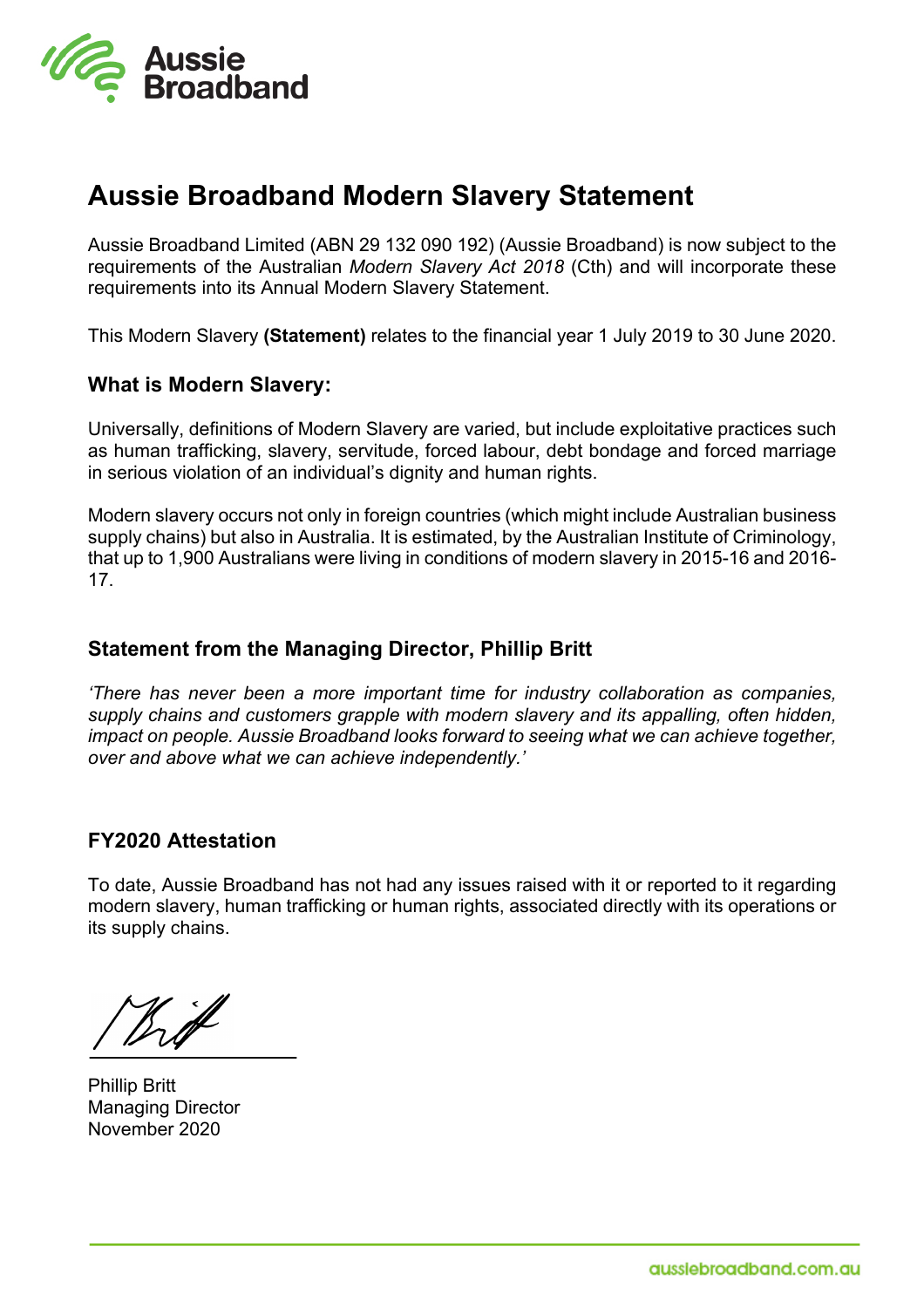

# **About Aussie Broadband**

**Aussie Broadband** is an Australian telecommunications carrier often described as a challenger internet service provider, offering a range of services across the residential, small business and enterprise segments. Aussie Broadband has evolved from a start-up, over 17 years ago, to becoming the fifth largest provider of NBN services across Australia and a publicly listed company on the Australian Stock Exchange in 2020.

With a reputation for providing high-quality internet services and transparent customer service, we are in business to change the telco game – not just for our customers, but for all telco customers in Australia.

Aussie Broadband opposes Modern Slavery in all its forms. This Statement outlines the steps we have taken, and will take, to minimise the risk of Modern Slavery occurring in our business or our supply chains.

Aussie Broadband is based in Morwell, Victoria, and is one of the largest employers in the Latrobe Valley region. We have a further contact centre in Lynbrook, Victoria and a sales office in Darwin. Wideband Network Pty Ltd is a subsidiary of Aussie Broadband.

#### **Aussie Broadband's Policies and Principles**

One of Aussie Broadband's fundamental values is '*be good to people'*. Being good to people includes having a positive impact on the community. Aussie Broadband does not tolerate slavery, human trafficking, forced labour, child labour, or child exploitation. Aussie Broadband has various policies which assist in managing human rights risk within its business and supply chains, including:

- Procurement Policy
- Supplier Code of Conduct
- Code of Conduct
- Whistle-blower Policy
- Gifts, Entertainment and Anti-Bribery Policy
- Grievance and Complaints Policy

Aussie Broadband has undertaken consultation, through its Foundation Membership of the Telco Together Modern Slavery Roundtable, to review and inform its policies, processes and practices to meet its obligations under the Act.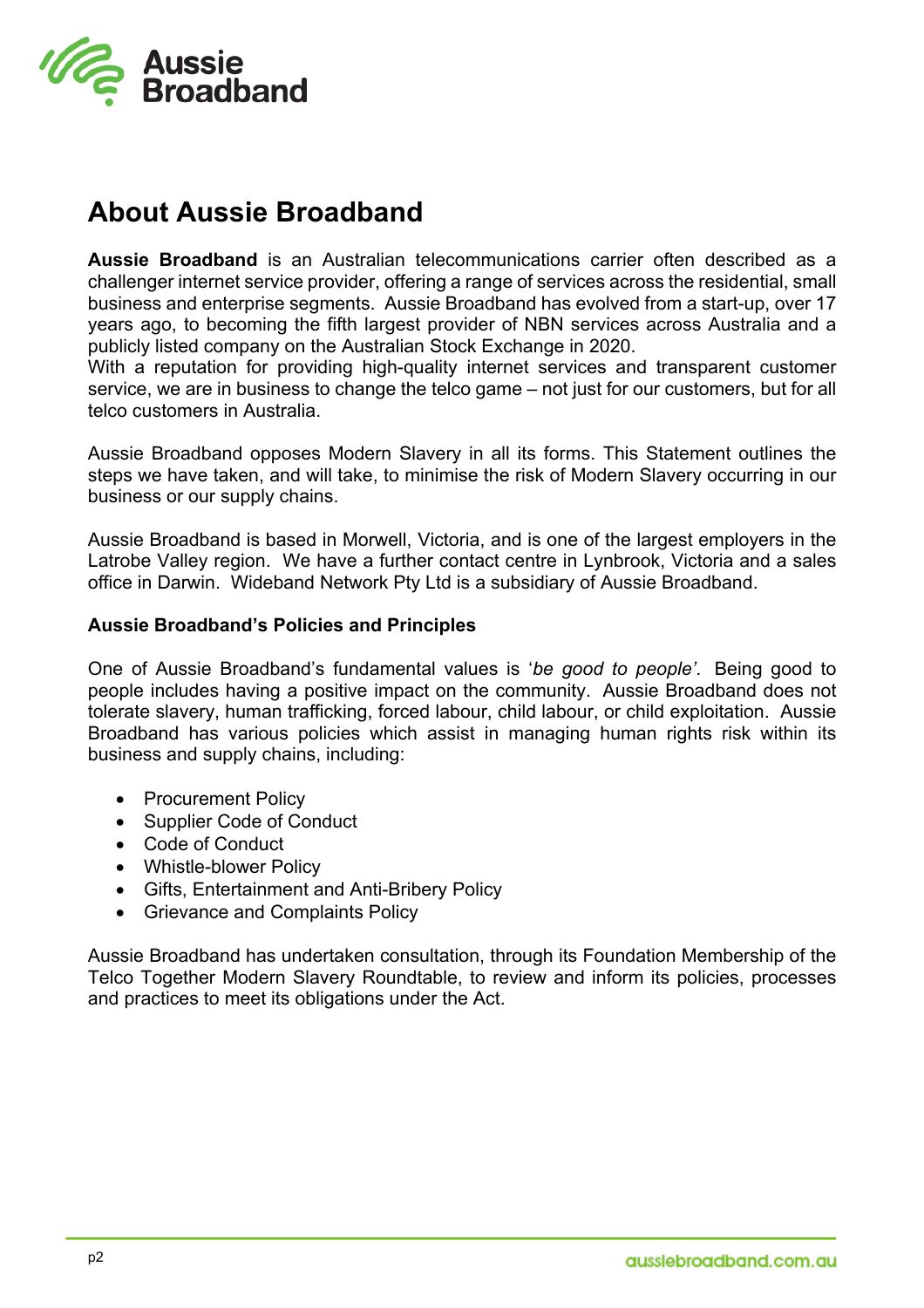

### **Aussie Broadband's Modern Slavery Risk Management and Due Diligence Processes**

As an Australian-based telecommunications service provider with a 100% onshore workforce (no operations outside of Australia), Aussie Broadband considers the risk of Modern Slavery within its direct business operations to be low.

However, Aussie Broadband understands that through its supply chains, it can be indirectly exposed to the risk of Modern Slavery as described in the Act.

In building our compliance with the Act for our first and future Statements, Aussie Broadband will ensure that our existing risk management processes consider modern slavery risk. Any identified risk in our supply chains will be investigated and noted for continuing monitoring. We will report on that monitoring in each successive Statement.

The steps we will undertake include:

- 1. Assessing the potential modern slavery risks in our operations and supply chains, with emphasis on high-risk geographical locations and business transactions
- 2. Reviewing company policies that may raise the risk of modern slavery in our operations and supply chain
- 3. Developing training for staff in modern slavery awareness and regulatory (risk avoidance) requirements
- 4. Conducting due diligence on local and global supply chains
- 5. Reviewing supplier contracts to ensure they contain terms that are consistent with the Act
- 6. Taking steps to address any potential modern slavery risks and
- 7. Establish a program to measure the effectiveness of our actions through performance monitoring and reporting.

#### **Aussie Broadband Supply Chains**

Aussie Broadband has a primarily Australian supply chain, with an overarching objective of "*buy local, buy Australian first*". This objective ensures that we largely avoid contact with international regions of significant modern slavery risk.

Our supply chain relationships include suppliers from the following sectors:

- Information, communications and technology.
- Property services (including utilities, cleaning, waste management and security).
- Marketing, printing, promotional goods and services.
- Office supplies and corporate clothing.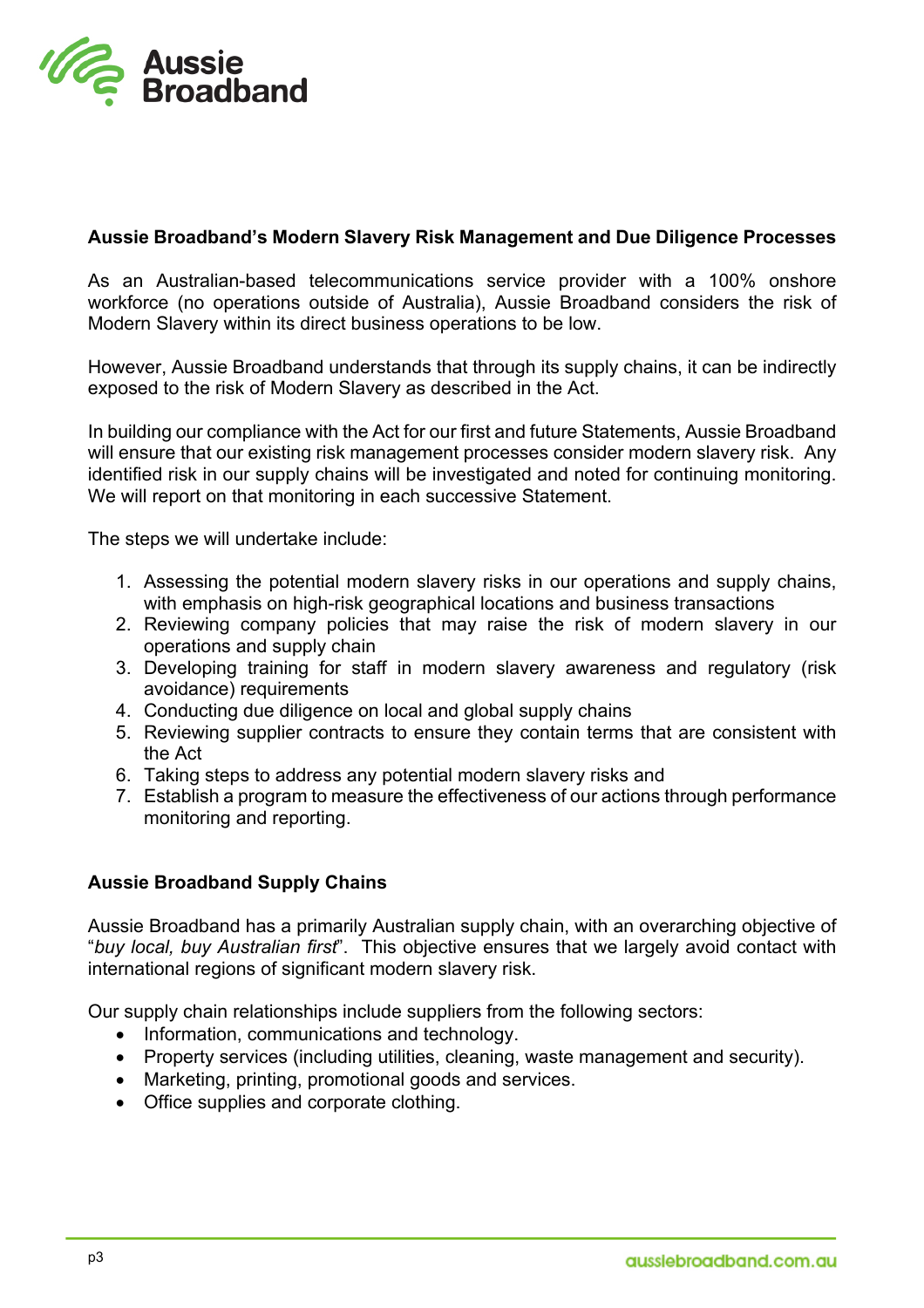

Aussie Broadband strives to do business with suppliers that have similar values, ethics and sustainable business practices, including those related to human rights. Aussie Broadband recognises that as a purchaser of goods and services, the business conduct and performance of its suppliers can have a significant impact on its performance and reputation within the communities it operates in.

Aussie Broadband will conduct ongoing reviews of our supply chain to understand how/if these sectors have the potential to expose Aussie Broadband to modern slavery and human trafficking risks.

This will be reported on in subsequent Statements.

#### **Aussie Broadband's Procurement Policy & Supplier Code of Conduct**

Aussie Broadband's Procurement Policy and Supplier Code of Conduct cites our expectations on modern slavery, including for example, that suppliers to not use forced labour, slavery or servitude in their workforce. We seek confirmation and evidence from vendors and suppliers via the modern slavery self-assessment questionnaire (**SAQ**) that was endorsed by the Telco Together Modern Slavery Roundtable.

In the first Modern Slavery Statement period, Aussie Broadband will undertake a risk assessment on our supply chain, which will highlight the potential for exposure to Modern Slavery through our:

- Purchase of office consumables such as printing paper, tea, coffee and other kitchen consumables
- External cleaning services employed by building owners or facilities managers for buildings occupied by Aussie Broadband
- Purchase of corporate clothing
- Sourcing of print and promotional goods and services.

Together with the Telco Together modern slavery industry forum, Aussie Broadband is creating a set of overarching principles to aid in the identification and management of Modern Slavery risks within our supply chain. The principles will be used to inform Aussie Broadband's procurement and sourcing processes.

Actions undertaken within the FY2020 to minimise the risk of Modern Slavery within our supply chain include:

- Ensuring that all purchased office consumables are ethically produced, such as Fairtrade certified tea, coffee, sugar, etc., for our staff kitchens.
- Reviewing and monitoring our corporate clothing providers practices via direct query.
- Developing a self-assessment questionnaire to include in our Procurement Policy for all purchases.